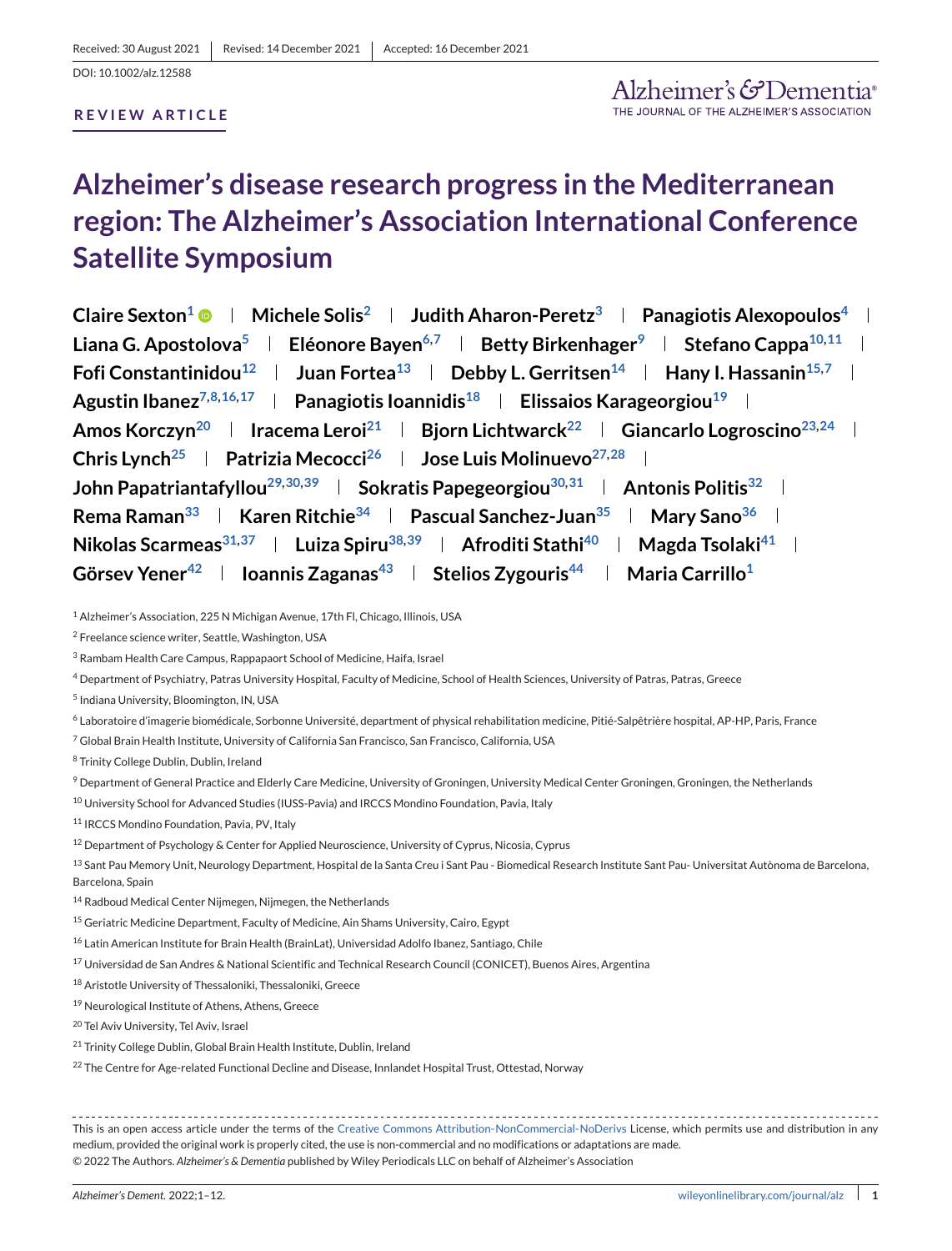<span id="page-1-0"></span><sup>23</sup> Center for Neurodegenerative Diseases and the Aging Brain Department of Clinical Research in Neurology of the University of Bari at "Pia Fondazione Card G.

Panico" Hospital Tricase (Le), Bari, Italy

<sup>24</sup> Department of Basic Medicine Neuroscience and Sense Organs University Aldo Moro Bari, Bari, Italy

<sup>25</sup> Alzheimer's Disease International, London, UK

<sup>26</sup> Institute of Gerontology and Geriatrics, Department of Medicine and Surgery, University of Perugia, Perugia, Italy

<sup>27</sup> H Lundbeck A/S

<sup>28</sup> BarcelonaBeta Brain Research Center, Barcelona, Spain

<sup>29</sup> Third Age Center IASIS, Athens-Glyfada, Athens, Greece

<sup>30</sup> 1st University Neurology Department, Eginitio Hospital, Athens, Greece

<sup>31</sup> National and Kapodistrian University of Athens, Athens, Greece

32 1st Department of Psychiatry, National and Kapodistrian University of Athens, Athens, Greece

<sup>33</sup> Alzheimer's Therapeutic Research Institute, University of Southern California, CA, USA

<sup>34</sup> INSERM, France

<sup>35</sup> Institute for Research Marqués de Valdecilla (IDIVAL), CIBERNED, University of Cantabria and Department of NeurologyMarqués de Valdecilla University Hospital, Santander, Spain

<sup>36</sup> The Mount Sinai Hospital, New York, NY, USA

<sup>37</sup> Columbia University, New York, NY, USA

38 Carol Davila University of Medicine and Pharmacy Bucharest, Bucharest, Romania

<sup>39</sup> Ana Aslan International Foundation

<sup>40</sup> School of Sport, Exercise and Rehabilitation Sciences, University of Birmingham, Birmingham, UK

41 1st Department of Neurology, Medical School, Faculty of Health Sciences, Aristotle University of Thessaloniki, Makedonia, Greece

42 Faculty of Medicine, Izmir University of Economics, Izmir, Turkey

<sup>43</sup> Neurogenetics Laboratory, Medical School, University of Crete

44 Centre for Research and Technology Hellas/Information Technologies Institute, Thessaloniki, Greece

#### **Correspondence**

Claire Sexton, Alzheimer's Association, Chicago, Illinois 60601, USA E-mail: [csexton@alz.org](mailto:csexton@alz.org)

### **Abstract**

As research and services in the Mediterranean region continue to increase, so do opportunities for global collaboration. To support such collaborations, the Alzheimer's Association was due to hold its seventh Alzheimer's Association International Conference Satellite Symposium in Athens, Greece in 2021. Due to the COVID-19 pandemic, the meeting was held virtually, which enabled attendees from around the world to hear about research efforts in Greece and the surrounding Mediterranean countries. Research updates spanned understanding the biology of, treatments for, and care of people with Alzheimer's disease (AD\_ and other dementias. Researchers in the Mediterranean region have outlined the local epidemiology of AD and dementia, and have identified regional populations that may expedite genetic studies. Development of biomarkers is expected to aid early and accurate diagnosis. Numerous efforts have been made to develop culturally specific interventions to both reduce risk of dementia, and to improve quality of life for people living with dementia.

**KEYWORDS** Alzheimer's disease, biomarkers, care, dementia, genetics, prevention

## **1 INTRODUCTION**

To find effective treatments for Alzheimer's disease (AD) and other dementias, research must be conducted globally. Different populations experience diverse social determinants of health, and environmental

and genetic risk factors, which makes it essential to understand the local epidemiology in different parts of the world, and to promote regional research efforts. Since 2015, the Alzheimer's Association International Conference (AAIC) has hosted Satellite Symposia in different regions around the globe to foster international collaborations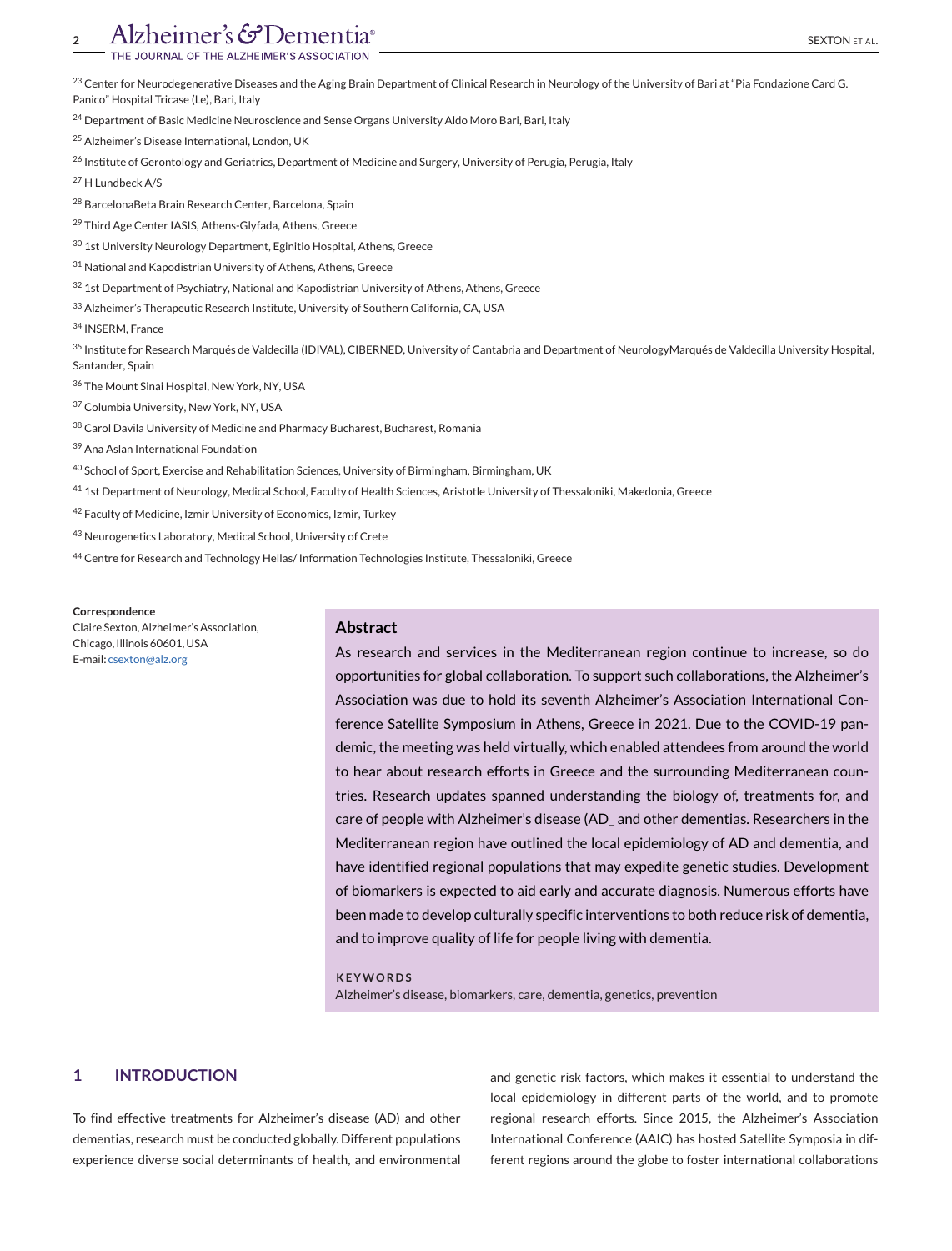geared toward prevention and treatment of AD and all dementias. For 2021, the AAIC Satellite Symposium was hosted by, but not in, Athens, Greece: the COVID-19 pandemic meant that this meeting was held virtually over 2 days in May, and consisted of speakers from all over the world, with a special focus on the Mediterranean region. The online format allowed many more people to attend the meeting than an inperson version, with >1500 registered attendees from 87 countries.

AD and dementia are relatively common in the Mediterranean region. One estimate finds a prevalence of AD of 6.9% in southern Europe, which includes Spain, Italy, and Greece.<sup>[1](#page-9-0)</sup> In Greece, the preva-lence rate for dementia is 5%,<sup>[2](#page-9-0)</sup> and 75% of those cases are AD. Incidence is high, at 19 cases per 1000 person-years. $3$  The age- and sex-standardized prevalence of mild cognitive impairment (MCI) in people aged 65 years and older in Greece is 13% according to the HELIAD study (Hellenic Longitudinal Investigation of Aging and Diet).<sup>[4](#page-9-0)</sup> In response to this high prevalence, services for people with dementia and their caregivers are taking root in Greece.

At the Athens symposium, scientists from several Mediterranean countries came together with other leaders in the field to focus on regional research efforts that could benefit all people with AD and dementia within the region and around the world. Presentations included epidemiological studies that suggest lifestyle factors contribute to risk, genetic clues from regional studies and specialized populations, biomarker development, approaches to tailoring interventions to be appropriate for a particular region, and the latest research on how best to care for people living with dementia.

## **2 EPIDEMIOLOGY**

Robust prevalence and incidence studies have not been carried out for all countries in the Mediterranean; however, extrapolating from known estimates some important benchmarks have been established. AD prevalence is highest in countries along the southern edge of the Mediterranean Sea and in the Middle East, with Turkey as one of the world's hotspots.<sup>[5](#page-9-0)</sup> Within Europe, dementia prevalence is higher in southern Europe than in northern Europe, yet the incidence rate is lower in the south.<sup>[1](#page-9-0)</sup> This suggests better survivorship in the Mediter-ranean, and a north–south gradient of incidence.<sup>[6](#page-9-0)</sup>

Regional differences in AD prevalence and incidence highlight potential risk factors. Lifestyle might help explain the variability: a Mediterranean diet has been found to protect against  $AD<sub>1</sub><sup>7</sup>$  $AD<sub>1</sub><sup>7</sup>$  $AD<sub>1</sub><sup>7</sup>$  and the habit of taking a midday nap might also be a factor.<sup>[8](#page-9-0)</sup> The HELIAD study in Greece also finds that a low level of education increases risk, as does the Great Age study in southern Italy and the Neurocognitive Study for the Aging (NEUROAGE) in Cyprus. $9,10$  Several population-based studies from the Mediterranean areas show that there are risk factors for dementia that are linked to the Mediterranean lifestyle, including diet and metabolic risk factors. Such evidence stems from both the United States and the Mediterranean areas.<sup>[7,11](#page-9-0)</sup>

With the advent of biologically based definitions of AD using biomarkers, epidemiology may soon be able to shift from trying to delay onset of clinical disease to finding ways to delay the onset of AD pathol-

#### **RESEARCH IN CONTEXT**

- 1. **Systematic review**: With increases in Alzheimer's disease (AD) and related dementias projected to rise precipitously in low- and middle-income countries, it is essential to have region-specific research in these countries. With its mix of diverse populations and cultures, the Mediterranean region warrants special attention.
- 2. **Interpretation**: AD research in the Mediterranean region has a foothold in some countries, and is just getting underway in others. Strengthening and sharing research within the region will help identify new risk factors, as well as develop interventions and care approaches that are tailored to the needs and habits of the different populations there.
- 3. **Future directions**: Established research programs in Mediterranean countries can foster new research communities in neighboring countries, as well as participation in global collaborations. This network approach to AD research will help reduce health disparities and risk for everyone.

ogy in a population. Early studies in other countries show the feasibility of using low-cost, blood-based biomarkers for AD in a community setting.<sup>[12](#page-9-0)</sup>

## **3 GENETICS**

### **3.1 Regional studies**

Studies of regional populations can clarify the roles of suspected genetic contributors to AD risk.<sup>[13](#page-9-0)</sup> For example, work from the Dementia Genetics Spanish Consortium (DEGESCO) has helped establish the tau-encoding *MAPT* gene as a true risk factor for dementia. Studies in this Spanish population further confirmed an association between a rare variant called A152T in the *MAPT* gene and the risk of neurodegenerative diseases, $14$  and explored its effect on the phenotype in a family with frontotemporal dementia (FTD) from the Basque Country that cosegregated A152T with a rare*GRN* mutation.[15](#page-9-0) In addition, two studies with the same cohort found that the H1 haplotype of *MAPT* confers risk for AD.[14,16](#page-9-0) This link was especially strong in people who do not carry the apolipoprotein E (*APOE*) *ε*4 risk allele. The clear signals from these studies may have been aided by the genetic homogeneity of the Spanish population, plus the high prevalence of the protective H2 haplotype found there.

Genetic studies of FTD emerging from Turkey and Greece add evidence for involvement of some known risk genes, and some new. A screen of 95 people with dementia in Turkey found that 5.4% carried a pathogenic mutation in known FTD risk genes (*MAPT, GRN*,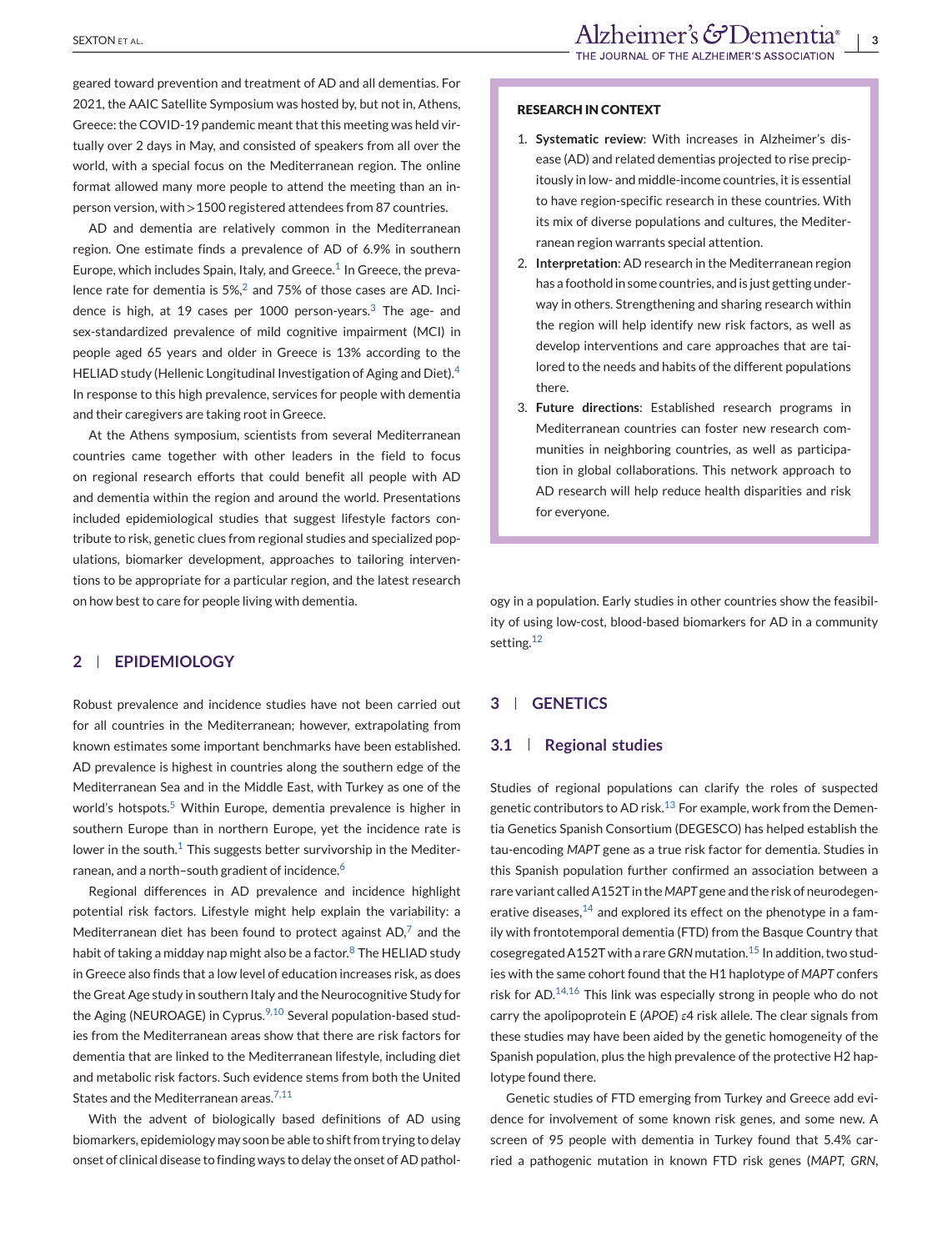and *C9ORF72*).<sup>[17](#page-9-0)</sup> whereas whole exome sequencing has pointed to *TREM* mutation involvement in an FTD-like syndrome.[18](#page-9-0) In Greek cohorts, C9ORF72 expansions are high among those with FTD, $19$ and pathogenic mutations in the usual suspects, such as *C9ORF72,* GRN, MAPT, and PSEN1, are also found.<sup>[20](#page-9-0)</sup> In the latter screen, a novel mutation was found in VCP (valosin-containing protein), which has since been replicated in a recent study.<sup>[21](#page-9-0)</sup> VCP can act to disaggregate tau, and the mutation impairs this ability. Also, the finding that the TARDBP p.I383V mutation was found in 3.5% of the Greek FTD population suggests that it is likely pathogenic.<sup>[22](#page-9-0)</sup> An interesting international study comparing cohorts to FTD patients with known mutations, including the Mediterranean area, has also been published recently.[23](#page-9-0)

Within a region, studies of ethnic differences in dementia may hold clues because any differences found against a backdrop of shared environment may be ascribed to a narrower range of factors that distinguish ethnicities, such as genetic background, lifestyle, or socioeconomic status. For example, the prevalence of AD among Arabs in Israel is four times higher than for persons from Jewish heritage, $24$  and once Arabs seek care at a dementia clinic, their cognitive impairment already affects their functional abilities, more so than for Jews. $25$  This finding may reflect ethnic differences in awareness about dementia, attitudes toward dementia, accessibility to clinics, or risk factors at play. Regardless of the uncertainty as to why, the finding provides an important benchmark around which health-care services and interventions may be planned to reduce disparities.

A recent study of an extended Arab family in Israel has revealed a genetic signal related to early-onset AD related to a structural rearrangement involving duplication of the gene encoding amyloid precursor protein (APP). People carrying these duplications develop signs of dementia or intracerebral hemorrhages in their 40s; asymptomatic carriers have microbleeds, and lower scores on some cognitive evaluations.

The above studies suggest that more research on underrepresented populations is required for a better understanding of genetic contribution to AD. Differing frequency of variants, co-gene expression, polygenic risk scores, and gene–environment interactions are part of a research agenda that will benefit from more global and diverse studies. In addition, identification of causative genetic variants in Mediterranean FTD cohorts, including the ones found in the *C9orf72*, *TARDBP*, *GRN*, and *VCP* genes, provides valuable insights in the genetic epidemiology of dementia in the region. Beyond that, each of these genetic variants offers the opportunity to a better understanding of the pathophysiology of FTD and amyotrophic lateral sclerosis, which form part of the same spectrum. These advances could pave the way for targeted treatment approaches soon.

## **3.2 Sporadic and genetically determined early-onset AD**

Early-onset AD offers an opportunity to find risk factors that may differ from those that operate in later development of AD. Defined as occur-

People with Down syndrome (DS) offer a unique opportunity to study genetically determined cases of early-onset AD. DS = is caused by an extra copy of chromosome 21, which results in overexpression of its genes, including the *APP* gene. An extra *APP* gene is both sufficient (in the general population) and necessary (in DS) to develop early-onset AD dementia. As life expectancy increases for people with DS, this has revealed that >90% of individuals with DS will develop dementia in the seventh decade. $26$  The Down Alzheimer Barcelona Neuroimaging Initiative (DABNI) studies this growing population. Neuropsychological tests can isolate cognitive changes associated with early and later stages of AD from the intellectual disability associated with DS. $27$ Brain pathology in people with DS also resembles that described in  $AD<sub>1</sub><sup>28</sup>$  $AD<sub>1</sub><sup>28</sup>$  $AD<sub>1</sub><sup>28</sup>$  as do changes in diverse biomarkers.<sup>[29](#page-9-0)</sup> A recent study found that plasma levels of the neurofilament light chain (NfL) biomarker in DS had both diagnostic $30$  and prognostic use in DS. $31$  The prolonged and well-characterized preclinical phase of AD found in people with DS provides an opportunity for prevention and treatment trials, and several consortia have assembled to study this population, and any insights from these studies may well translate to the broader AD population.

Similar to those with DS, people with dominantly inherited genetic forms of AD offer a prolonged look at the years preceding disease onset. Though making up less than 1% of AD cases, these are important leads to AD pathology, as they are caused by single point mutations in genes involved in APP processing, usually to the *PSEN1* gene. Fifteen years ago, the Dominantly Inherited Alzheimer Network (DIAN) was established to create an international network of sites, some in the Mediterranean, to find and systematically study these rare cases. Longitudinal evaluations of enrollees in the DIAN Observational Study have elucidated a stereotyped progression of change that begins with amyloid deposition as early as two decades before disease onset, followed by brain hypometabolism, atrophy, then tau deposition that coincides with disease onset. $32$  This study can also incorporate new biomarkers, such as plasma levels of NfL, which they found tracks with symptom onset.<sup>[33](#page-10-0)</sup>

With a clear picture of these biomarker and brain changes afforded by its observational study, DIAN has developed a trial platform (DIAN-TU) to test multiple drugs that can be delivered closer to the time a particular pathology is underway. A recent Phase 2/3 trial of an amyloid beta (Aβ) immunotherapy had a profound effect on disease biomarkers, but not cognition [\(https://clinicaltrials.gov/ct2/show/](https://clinicaltrials.gov/ct2/show/NCT01760005) [NCT01760005\)](https://clinicaltrials.gov/ct2/show/NCT01760005).[34](#page-10-0)

Of early-onset cases of AD, only 6% are due to autosomal dominant genetic mutations. The remainder, which consists of familial and sporadic cases, has not been systematically studied. To rectify this, the Longitudinal Early-Onset AD Study (LEAD) was launched to characterize early-onset AD, and to establish a network of centers in the United States to provide a cohort ready for intervention studies.<sup>[35](#page-10-0)</sup> Study participants are extensively evaluated for 4 years, and initial results suggest that early-onset AD has a similar frequency of *APOE ε*4 alleles as late-onset ones. Yet, early-onset AD displays more severe brain atrophy and tau deposition than other forms of early-onset dementia.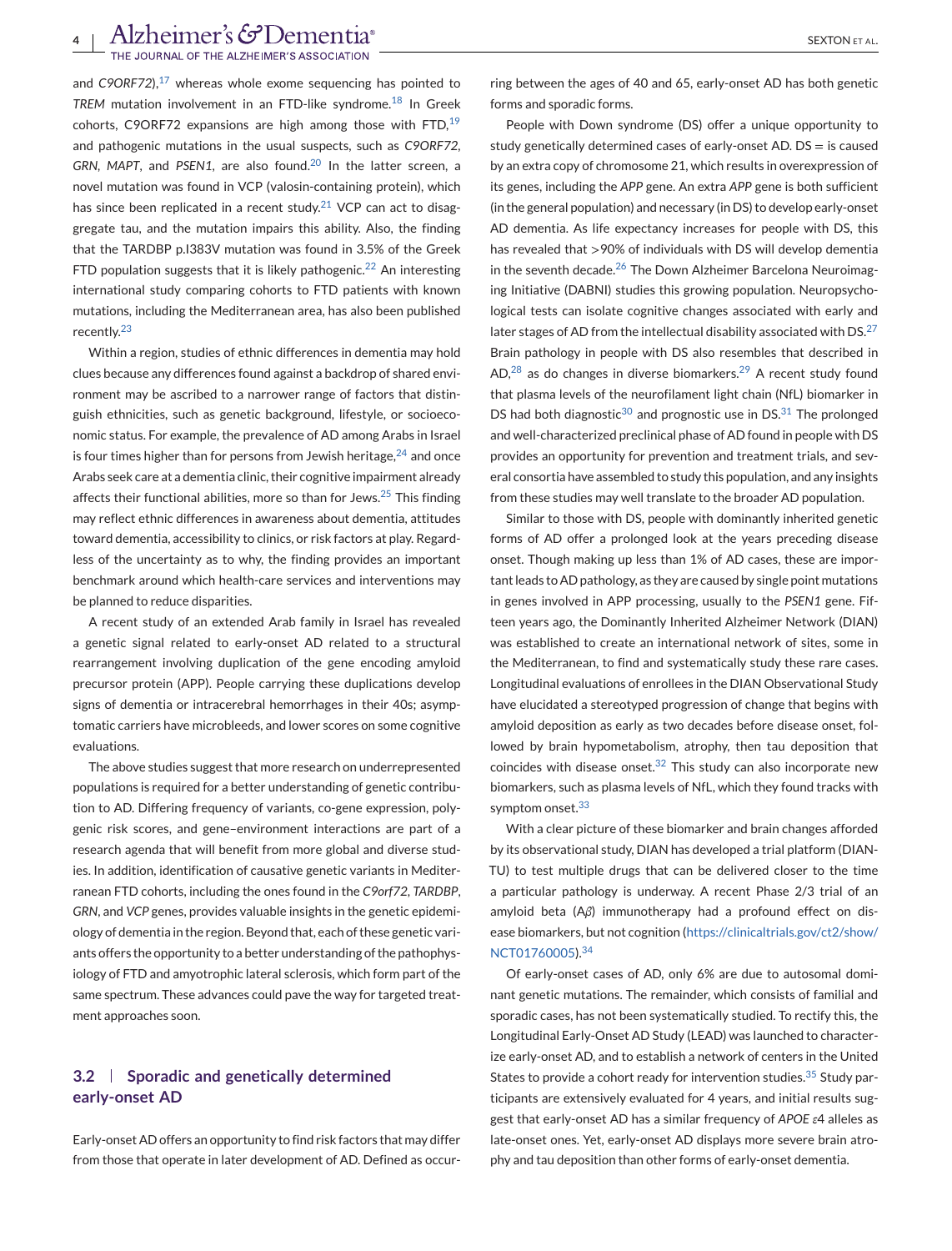## **4 BIOMARKERS: PROGRESS AND POTENTIAL**

Biomarkers can provide a window to changes in the brain prior to the development of cognitive symptoms; they can also assess disease progression. Biomarkers can be obtained from cerebrospinal fluid (CSF) or blood, and include AD-related markers such as A*β* and tau, markers of axonal injury like NfL, and indices of synaptic (neurogranin) or glial (YK140) health.

These diverse biomarkers are biologically interconnected, according to results from the Spanish ALFA+ (Alzheimer's and Families) longitudinal cohort. ALFA has assessed and tracked nearly 3000 middleaged people who are offspring of people with AD, and so at higher risk of developing AD.<sup>[36](#page-10-0)</sup> A recent multimodal biomarker study performed in a nested group from this cohort finds that multiple CSF biomarkers change very early on, prior to any cognitive impairment and already in participants with low burden of A*β* pathology.[37](#page-10-0) Their levels are low compared to levels found in AD, but they are sufficient to discern patterns of change.[37](#page-10-0) Changes in A*β* presaged other biomarker changes: once an individual became A*β* positive, as determined in CSF, multiple biomarkers abruptly began to rise, including phosphorylated tau (ptau), total tau (t-tau), and neurogranin. Some age-dependent changes were sensitive to A*β* status, too: p-tau increased with age only in people who were A*β* positive. These early changes, even before a person has an appreciable A*β* burden, suggest that interventions will need to be very early.

Understanding how biomarkers vary in people with MCI could help discern who will progress to dementia and who will not. It is harder to know which biomarkers give the most information. A recent study built a biomarker-based prognostic model based on data from multiple European and North American cohorts of people with MCI. The study found that CSF biomarkers that indexed amyloid, tau, and neurodegeneration had the best performance in predicting risk.[38](#page-10-0)

Electroencephalography (EEG) provides a useful, if overlooked, measure of brain activity that could provide AD biomarkers. Noninvasive and economical, EEG approaches have been explored for a variety of uses, including early diagnosis, differential diagnosis, to predict conversion to AD, and to track disease progression. One method is resting state EEG, which can pick up signals associated with neurode-generation in MCI and AD.<sup>[39](#page-10-0)</sup> Applying machine learning algorithms to EEG data may help discriminate AD and MCI from cognitively unim-paired individuals.<sup>[40](#page-10-0)</sup> Event-related potentials (ERPs), which measure a brain's response to a stimulus or task, can measure the functioning of the relevant brain networks. Finally, event-related oscillations can be parsed for cognition-specific insights. For example, amnestic MCI is marked by changes to visual cognitive networks, but not visual sensory networks.<sup>[41](#page-10-0)</sup> Multi-feature computational approaches of multimodal EEG signals (ERP, oscillations, source analysis, functional connectivity, spatiotemporal decoding) can be combined with progressive feature elimination to obtain the best multilevel combined predictors of EEG for dementia characterization.

## **5 ADDRESSING CHALLENGING BEHAVIORS IN COGNITIVE IMPAIRMENT AND DEMENTIA**

As the COVID-19 pandemic disrupted life worldwide, nursing homes faced not only illness, but changed behaviors from their residents. Surveys of nursing home practitioners in the Netherlands noted both increases and decreases in challenging behaviors in their residents,  $42$ and a second (unpublished) survey suggested that this depended on the resident: those without dementia showed an increase in challenging behaviors, whereas those with psychotic and agitated behavior had decreases. These might be related to the decrease in stimulation during pandemic lockdowns, as Dutch nursing homes went 2 months without visitors. Finding ways to increase tranquility in the nursing home environment—by limiting the presence of suppliers, providing care to residents in their own room, and possibly limiting visits in the living rooms—might have benefits for all residents.

A lack of guidance for managing challenging behavior complicates the care of people with dementia. One intervention called the Targeted Interdisciplinary Model for Evaluation and Treatment of Neuropsychiatric Symptoms (TIME) approaches problem behavior with a threestage plan that involves a full assessment of the person, case conferences in which interdisciplinary staff create a shared understanding of the behavior, and formulation of a treatment plan that is enacted and systematically evaluated. Following this intervention can reduce agitation and aggression, as well as symptoms of depression, delusions, and disinhibition.[43](#page-10-0) Important aspects of this intervention include its interdisciplinary nature, flexibility, ease of implementation, and its reliance on staff to problem-solve.<sup>[44](#page-10-0)</sup>

Psychotropic drug use is high in nursing homes, despite frequent side effects and limited usefulness. A review of 11 studies showed that psychosocial interventions could reduce psychotropic drug use in nursing homes. Interventions targeting care staff and aiming to change the culture surrounding medication use were the most successful, but involving the prescribing physician in the intervention was also important.<sup>[45](#page-10-0)</sup> Ultimately, the goal is to achieve drug prescriptions only when truly indicated.

## **6 REDUCING RISK: TAILORING INTERVENTIONS FOR REGIONAL POPULATIONS**

To maximize the impact of interventions aimed at mitigating risk factors for AD and dementia, it is important to offer practical approaches that fit with the needs and habits of a particular population. There is no shortage of ideas for potential interventions, and researchers in the Mediterranean region are pursuing some that address sensory loss, diet, sleep, physical activity, and education about brain health. For maximum effect, however, each one will have to be tailored to a population, whether in the Mediterranean or beyond. Each risk factor may be independent, and so may have additive benefits. They are also interrelated, in that targeting one can tip off a cascade of benefits in other domains.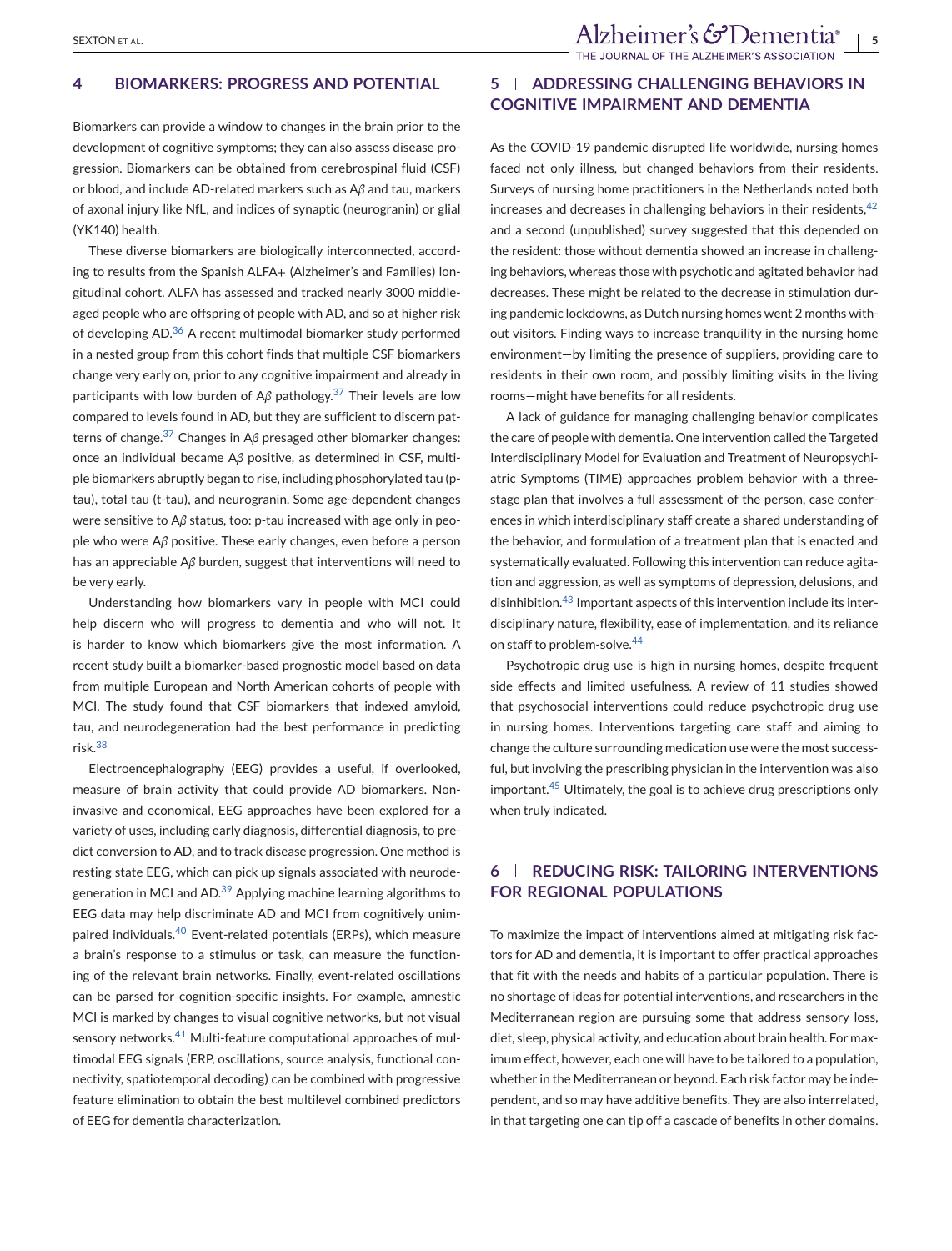For interventions that encourage healthy lifestyles, it is important to identify trusted community leaders who can model behavior, and promote perceptions of what older people can do.

Hearing and vision impairments are highly prevalent in dementia, and together these worsen quality of life, often resulting in less social activity and increased isolation. In Cyprus, the longitudinal NEU-ROAGE study finds that though about 40% of older participants report hearing problems, only 23% of those have sought hearing correction.<sup>[46](#page-10-0)</sup> Five years later, those who had reported subjective hearing loss performed significantly lower than those without hearing loss. This is in contrast to the longitudinal cohort analyses of NEUROAGE which demonstrated cognitive stability in a 5-year period for the cognitively healthy cohort.<sup>[10](#page-9-0)</sup> To see if sensory interventions might help with quality of life, a multi-national study SENSE-Cog [\(www.sense-cog.eu\)](http://www.sense-cog.eu), has been recruiting people in Cyprus, Greece, Ireland, France, and the United Kingdom for a definitive pragmatic trial of hearing and vision rehabilitation for people living with dementia at home. A key element of the intervention is the involvement of a sensory support therapist working with the participant and their care partner to foster uptake and adherence of hearing aids and glasses. Preliminary analyses show that this approach is feasible for these populations, and has a positive impact on quality of life. $47$ 

Many studies have looked for a link between nutrition and dementia, but results have been inconsistent. $48$  This may be because many have looked at isolated food groups or nutrients, whereas a whole dietary pattern may be what matters. A hint of this has come from studies of the Mediterranean diet, which is marked by consumption of olive oil, legumes, fruits and vegetables, fish, some dairy, and low amounts of meat. The Mediterranean diet has since been associated with better survival and has been studied in cancer and cardiovascular disease. More recently, it has been associated with protection from dementia. Recent randomized controlled trials and observational epidemiological studies have found beneficial associations between this diet and cognition in the Mediterranean region itself, with one in Spain (PREDIMED), <sup>[49](#page-10-0)</sup> and another in Greece (HELIAD).<sup>[7,50](#page-9-0)</sup>

Sleep disturbances are prevalent in dementia, and include REM sleep behavior disorder, altered sleep–wake rhythms, periodic limb movements, and insomnia. These have been associated with cognitive decline, and in the case of REM sleep behavior disorder, in which a person acts out their dreams, precedes cognitive decline by several years. Associations with cognition, as well as with markers of AD pathology, suggest a bi-directional relationship between sleep and dementia, and that improving sleep might reduce risk of dementia. Studies of continuous positive airway pressure (CPAP) machines to treat sleep apnea show some benefit, including a delay in MCI onset, $51$  and a slow wave sleep enhancer called trazodone slowed cognitive decline.<sup>[52](#page-10-0)</sup> An ongoing study in Greece finds that cognitive behavioral therapy approaches to treat insomnia in people with MCI can improve sleep, and cognitive outcomes will be examined in the future.

Epidemiological studies stress the protective role of a physically active lifestyle in preventing dementia $53$  and interventional studies indicate a positive effect on neuropsychiatric symptoms.<sup>[54](#page-10-0)</sup> Maintenance of mobility facilitates opportunities for more social interaction

and community engagement for older adults contributing to their men-tal health too.<sup>[55](#page-10-0)</sup> The Retirement in Action (REACT) trial aimed to establish whether a community-based active aging intervention could prevent decline in physical functioning in UK older adults already at increased risk of mobility limitations.<sup>[56](#page-10-0)</sup> The intervention consisted of a multimodal exercise program delivered in 64 group sessions over 12 months, including aerobic exercise, strength training, balance and flexibility exercises, and a health behavioral maintenance program aiming to support the maintenance of lifestyle changes in the long term. Seven hundred seventy-seven people over the age of 65 with mobility limitations (classified as frail or pre-frail) participated in the study. $56,57$  The REACT intervention was both effective and cost-effective. The difference in mobility between intervention and control participants was statistically significant and clinically meaningful at 6, 12, and 24 months (that is, 12 months after the completion of the intervention).<sup>[57](#page-10-0)</sup> For older adults at risk of mobility limitations, the REACT intervention prevented decline in physical function over a 24-month period. The results indicate that the well-established trajectory of declining physical functioning in older age is modifiable.

Next steps involve adapting and tailoring the program for implementation in Greece and other European countries, which would build upon the positive effects of a combined cognitive and physical training pro-gram that has been tested in Greece.<sup>[58](#page-10-0)</sup>

Many people are not aware there are steps they can take to safeguard their brain health. In France, an educational series called "My Brain Robbie" [\(https://mybrainrobbie.org/\)](https://mybrainrobbie.org/) has been developed to teach school children about neuroprotective factors such as education, physical activity, preventing traumatic brain injury, a healthy diet, and the danger of tobacco, drug, and alcohol use. The program is delivered by medical students, who themselves learned that they could modify their own dementia risk.

## **7 CHALLENGES IN DEMENTIA CARE: REGIONAL POLICIES AND INITIATIVES**

While treatments are under development, many things can be done now to support people with dementia. There is no one-size-fits-all solution, however; support programs should be tailored to a particular population's needs, habits, infrastructure, and culture. When deployed effectively, they can make a difference for quality of life. Sharing insights about dementia care in different parts of the world can illuminate some of the important ingredients for effective care practice.

Without medications to treat cognitive impairment, nonpharmaceutical interventions have been developed to improve quality of life for those with dementia. In Greece, cognitive stimulation, rehabilitation, and training programs are delivered in day centers.<sup>[59](#page-10-0)</sup> One study found that 3 years of following a cognitive and physical training intervention seemed to reduce the number of people with MCI who progressed to dementia.<sup>[60](#page-10-0)</sup>

New technologies are emerging quickly, and can take on multiple roles; for example, a cognitive training application based on a virtual shopping task not only strengthens memory, planning, and other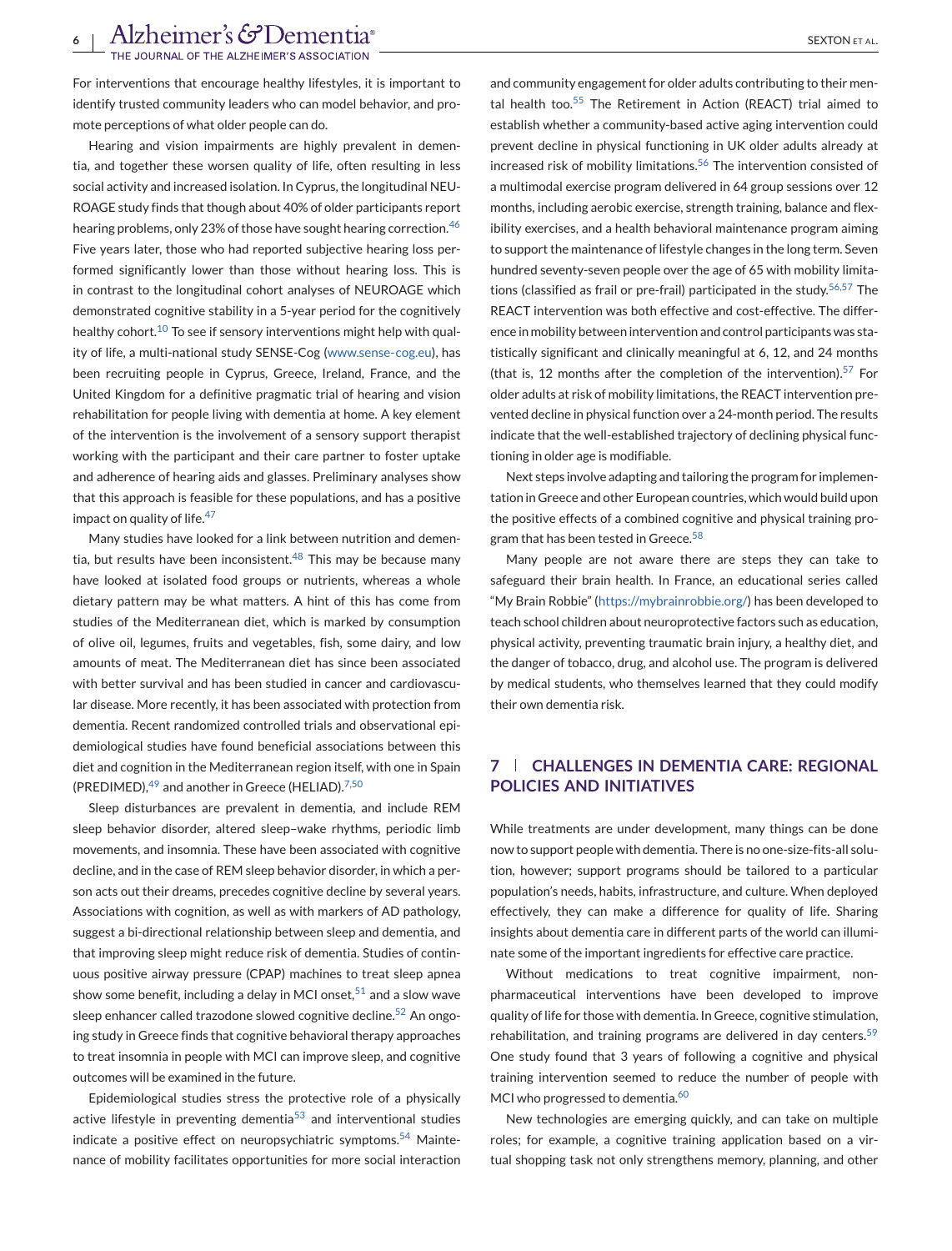cognitive skills, but can also be used to screen for MCI.  $61,62$  The Virtual Supermarket (VSM) test is multilingual and fully self-administered in its latest iteration.<sup>[63](#page-11-0)</sup> Performance oin the VSM has been shown to correlate with brain activation as measured by a portable EEG device. $64$ Studies have validated the diagnostic utility of the Turkish version of the VSM for detecting amnestic MC $1^{65}$  $1^{65}$  $1^{65}$  and MCI due to small vessel disease.<sup>[66](#page-11-0)</sup> The Arabic version of the VSM is currently being tested in Egypt. At the same time, the first assessment of attitudes of Greek nurses toward computerized dementia screening indicates that nurses are willing to use these tools in their everyday practice and to facilitate their integration in the public health-care system.<sup>[67,68](#page-11-0)</sup> A systematic cognitive rehabilitation program, the Categorization Program (CP), has been found effective in helping older adults without dementia improve cognitive abilities. The program targets thought organization, working memory, and executive functioning and it is based on cognitive theory and neurorehabilitation principles. Preliminary findings with participants with MCI indicate that the program is feasible and results in cognitive improvement. Currently, clinical trials are underway with the CP in Cyprus. A new neuropsychological battery called R4Alz developed in Greece can measure cognition for people of all education levels, and differentiate between subjective cognitive impairment, MCI, dementia, and healthy aging.<sup>69</sup>

In Greece, it is estimated that 5% of people 65 years and older have dementia.[2](#page-9-0) This amounts to 200,000 people, and 89% of these are cared for at home. The annual cost of dementia amounts to about 3 billion euros. Until recently there were few dementia services in Greece, but in 2018 Greece began to implement a national action plan for dementia. Today, there are 21 day-care facilities and 31 memory clinics around the country, but a national dementia registry is still lacking, and more coordination between care and services is needed. Funding is the main challenge.

AD advocacy organizations in Greece have also geared their activities toward caregivers, providing training programs, legal and financial advice, counseling, in-home care activities, and a dementia helpline. Furthermore, in Greece, initiatives have been performed to promote "Dementia Friendly Communities" [\(https://www.actondementia.](https://www.actondementia.eu) [eu\)](https://www.actondementia.eu). During the pandemic, the Athens Alzheimer's Association fielded thousands of phone calls, online consultations, and interventions for people with dementia.

Dementia-related design of the built environment commanded attention in last year's World Alzheimer Report [\(https://www.alzint.](https://www.alzint.org/resource/world-alzheimer-report-2020/) [org/resource/world-alzheimer-report-2020/\)](https://www.alzint.org/resource/world-alzheimer-report-2020/).[70](#page-11-0) The 2020 Report reviews dementia-related design looking to take research into policy and practice and includes case studies from around the world, and makes several key recommendations, including placing dementiarelated design into national dementia plans, recognizing dementia as a disability and the impact that this can have on design and planning, and better educating dementia associations about design and its relevance. Design deserves special attention now, because pandemic-related lockdowns have relegated some dementia care back to institutionalized environments.

As cognition declines, risk of driving accidents increases. Yet, 50% of people continue to drive for at least 3 years after diagnosis. Exper-

## SEXTON ET AL.<br>THE JOURNAL OF THE ALZHEIMER'S ASSOCIATION<br>THE JOURNAL OF THE ALZHEIMER'S ASSOCIATION

iments with a driving simulator [\(www.nrso.ntua.gr/driverbrain\)](https://www.nrso.ntua.gr/driverbrain) $71$  in Greece found that among older people who still had a driver's license and who drove regularly, those with MCI or AD slowed their driving and left a larger space between themselves and the car ahead. Despite these compensations, these drivers still had slower reaction times and increased accident probability. Nevertheless, self-awareness of driving ability was found to be compromised even in patients with MCI.<sup>[72](#page-11-0)</sup> Distraction is also a factor, with accident probability increasing sharply for people with MCI when a mobile phone is in the simulation.<sup>[73](#page-11-0)</sup> In addition, a greater negative impact of depressive symptoms in driving was found in drivers with MCI than in cognitively healthy older drivers.[74](#page-11-0)

With a growing older adult population, Egypt began to develop geriatric medicine services more than 40 years ago,  $75$  including a new geriatric hospital that opened in 2018, and a new cognitive training lab at Ain Shams University Specialized Hospital, which aims to provide cognitive training interventions.<sup>[76](#page-11-0)</sup> The cognitive training lab protocols were designed in conjunction with a Greek consortium, but adapted for the Arabic population. So far, Arabic versions of standardized cognitive training tools have been developed and validated, and >20 Egyptian professionals have been educated to set up cognitive training services with successful completion of the first feasibility study of cogni-tive training exercises for Egyptian adults in 2020.<sup>[77](#page-11-0)</sup>

## **8 CONCLUSION**

Research on the biology, epidemiology, diagnosis, treatment, and care for people with AD and other dementias in the Mediterranean region is growing. The region serves as a nexus of collaboration, with established centers in the Mediterranean working with AD leaders elsewhere in the world and fostering the nascent programs in the region. These collaborations will be essential for understanding the complex etiology of AD in the region, for meeting the increased need for dementia care there, and for tailoring interventions to the region's diverse and culturally rich populations within the Mediterranean. Insights about AD made in this unique place may well translate worldwide.

#### **ACKNOWLEDGMENTS**

We thank Danny Frenkel, Eric McDade, Paraskevi Sakka, and Bruce Miller for their contributions to the AAIC Satellite Symposium and the manuscript and acknowledge all the presenters at the conference. We also thank Joanna Graca for her assistance with the preparation of the manuscript.

#### **CONFLICTS OF INTEREST**

Claire Sexton is a full-time employee of the Alzheimer's Association and, in the past 36 months, reports consultation fees from Jazz Pharmaceuticals and support for attending meetings and/or travel to the AAIC Satellite Symposium Sydney (2019) and Society for the Study of Ingestive Behavior (SSIB) Annual Meeting (2019). CES also reports an unpaid role as a trustee of Dementia Adventure (2018–2020). Michelle Solis is a freelance science writer and, in the past 36 months, reports contracts from Lieber Institute for Brain Development, Simons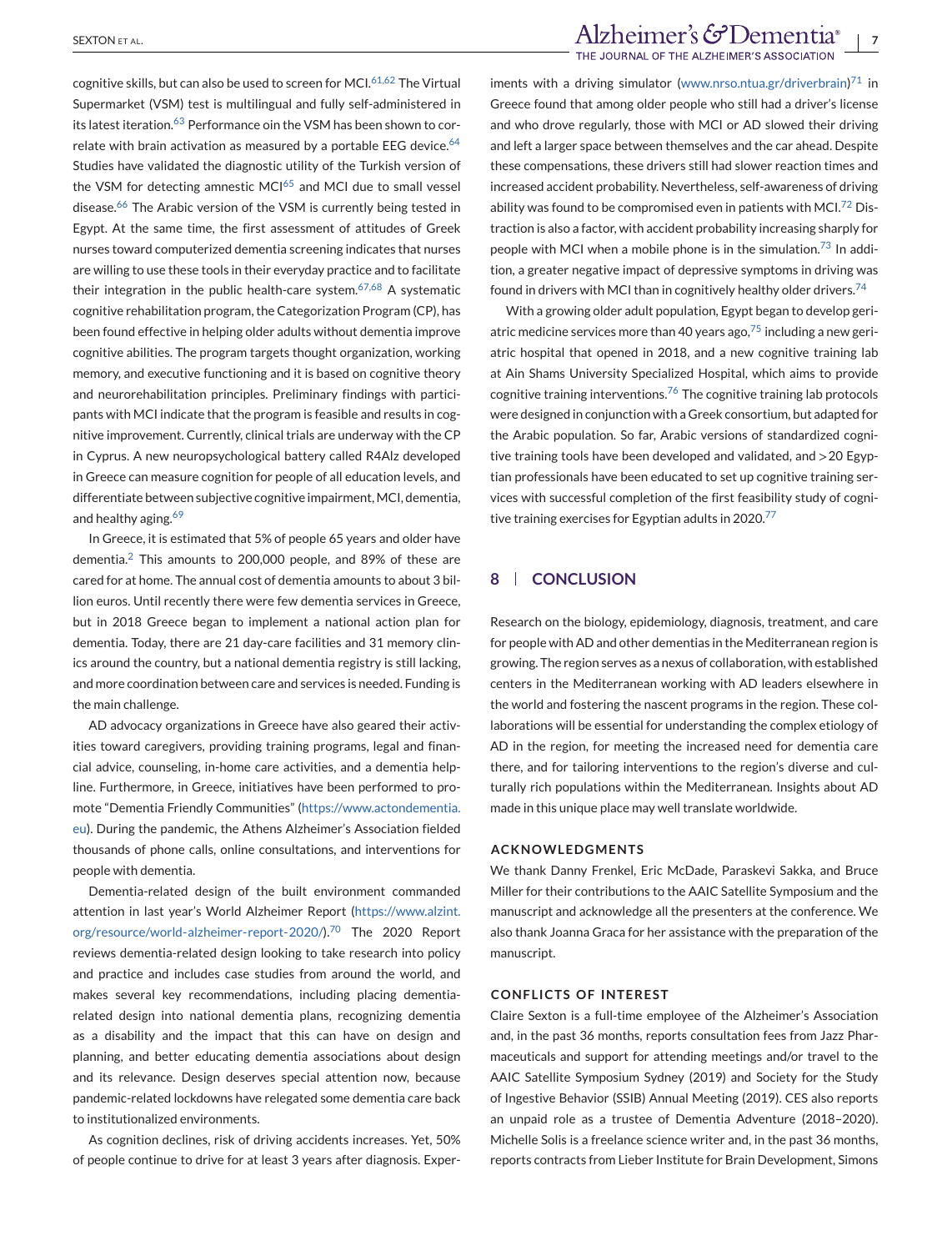Foundation Autism Research Initiative, Scientific American, American Chemical Society, Pharmaceutical Journal, Allen Institute for Brain Science; payment or honoraria for articles or reports written for Lieber Institute for Brain Development, Simons Foundation Autism Research Initiative, Scientific American, American Chemical Society, Pharmaceutical Journal, Allen Institute for Brain Science. Judith Aharon-Peretz, in the past 36 months, reports consultation fees from Medison. Panagiotis Alexopoulos, in the past 36 months, reports payment or honoraria and support for attending meetings and/or travel from Vianex Pharmaceutical company. Liana G Apostolova, in the past 36 months, reports grants or contracts from NIH, Alzheimer Association, AVID Pharmaceuticals, Life Molecular Imaging, Roche Diagnostics; received consulting fees from Biogen, Two Labs, IQVIA, NIH, Florida Dept. Health, NIH Biobank, Eli Lilly; received payment or honoraria from AAN, MillerMed, ASiM, Health and Hospitality Corporation, Mayo Clinic; received support for attending meetings and/or travel from Alzheimer's Association; participated on a DSMB or Advisory Board for IQVIA, NIA R01 AG061111, UAB Nathan Schock Center; held stock or stock options in Semiring Inc., Cassava Inc; received equipment, materials, drugs, medical writing, gifts, or other services from AVID Pharmaceuticals, Life Molecular Imaging, Roche Diagnostics. Eléonore Bayen, in the past 36 months, reports grants or contracts from Covid Solidarity Grant, Atlantic Institute; reports participation on the Advisory Board of SafelyYou company [\(https://www.safely-you.com/\)](https://www.safely-you.com/). Betty Birkenhager has nothing to disclose. Stefanno Cappa, in the past 36 months, reports grants or contracts from the Italian Ministry of Health (Ricerca Corrente, Neuroscience and Neurorehabilitation Network); and received speaker fees from Biogen, Roche, Nutricia. Fofi Constantinidou is a salaried employee, University of Cyprus and, in the past 36 months, reports grants or contracts from Cyprus Research Innovation Foundation (Excellence/1218/0117, Excellence/1216/0411, Excellence/1216/0404, Post-Doc/0916/0257); EU, H2020-PHC-2015 (#668648). FC also reports payment or honoraria from Iberoamerican Congress, Invited Presentation (2021); Korean Rehabilitation Research Symposium (2021); participated on a DSMB or Advisory Board for the Sense-Cog project; and held a leadership or fiduciary role for ACRM, ESLA, Cyprus Association of Registered SLPs. Juan Fortea, in the past 36 months, reports grants or contracts from Fondo de Investigaciones Sanitario (FIS), Instituto de Salud Carlos III (PI14/01126, PI17/01019); National Institutes of Health (NIA grants 1R01AG056850 - 01A1; R21AG056974 and R01AG061566); Fundació La Marató de TV3 (grant 20141210); Generalitat de Catalunya (grant SLT006/17/00119); Fundació Catalana Síndrome de Down and Fundació Víctor Grífols i Lucas partially supported this work, all paid to his institution. JF served as a consultant for Novartis and Lundbeck; received honoraria for lectures from Roche, NovoNordisk, Esteve, and Biogen, payments made to him. JF has a patent WO2019175379 A1 Markers of synaptopathy in neurodegenerative disease issued; JF also served on advisory boards for AC Immune, Zambon, and Lundbeck; held a leadership or fiduciary role for Spanish Neurological Society, T21 Research Society, Lumind foundation, Jérôme-Lejeune Foundation, Alzheimer's Association with no payments, and from National Institutes of Health, with payments for the participation in Study Sections.

JF reports his institution received support from AC Immune to acquire Quanterix NfL Kits. Debby L. Gerritsen, in the past 36 months, reports grants or contracts from The Netherlands Organization for Health Research and Development and the Dutch Alzheimer Society; received payment or honoraria for training a group of geropsychologists about depression in long term care; received support for attending meetings and/or travel for presenting at the Krems Dementia Conference in 2019 and the Alzheimer Europe Conference in 2019; held a leadership or fiduciary role for Dutch committee on acknowledging quality of interventions in long term care. Hany I. Hassanin, in the past 36 months, reports travel support from the Atlantic Institute to attend the Atlantic senior Fellow ceremony in Oxford, UK, July 2019. Agustin Ibanez, in the past 36 months, reports partial support by grants from CON-ICET; ANID/FONDECYT Regular (1210176, 1210195); FONCYT-PICT 2017-1820; ANID/FONDAP/15150012; Takeda CW2680521; Sistema General de Regalías (BPIN2018000100059), Universidad del Valle (CI 5316); Alzheimer's Association GBHI ALZ UK-20-639295; and the MULTI-PARTNER CONSORTIUM TO EXPAND DEMENTIA RESEARCH IN LATIN AMERICA (ReDLat, supported by National Institutes of Health, National Institutes of Aging [R01 AG057234], Alzheimer's Association [SG-20-725707], Rainwater Charitable foundation - Tau Consortium, and Global Brain Health Institute). The contents of this publication are solely the responsibility of the authors and do not represent the official views of these Institutions. AI received travel support; Alzheimer's Association GBHI ALZ UK-20-639295. AI held the role as President for the Latin American Chapter of the Society for Social Neuroscience. Panagiotis Ioannidis has nothing to disclose. Elissaios Karageorgiou, in the past 36 months, reports EU Horizon2020 grant; received consulting fees for unrelated clinical trials safety board; received payment or honoraria for lectures; received support for attending meetings and/or travel via active grants; held stock in the Neurological Institute of Athens. Amos Korczyn, in the past 36 months, held a volunteer role as Chairperson of the MSAP of the Israeli Alzheimer Association, EMDA. Iracema Leroi, in the past 36 months, reports grants or contracts from European Union, Horizon 2020 grant Health Research Board, Ireland x2, Trinity College Dublin Covid Response Grant, Irish Research Board and ESTHER Ireland; received consulting fees for advisory board from Biogen x 1; participated on DSMB for NIHR funded trial in the UK; held a role as Director, Lewy Body Ireland. Bjorn Lichtwarck has nothing to disclose. Giancarlo Logroscino, in the past 36 months, received payment or honoraria from Roche, GE-General Electric, Amplifon. Chris Lynch has nothing to disclose. Patrizia Mecocci, in the past 36 months, received payment or honoraria from Roche, Neopharmed-Gentili, Neuraxpharm. Jose Luis Molinuevo, in the past 36 months, reports the project leading to these results has received funding from "la Caixa" Foundation (ID 100010434), under agreement LCF/PR/GN17/50300004 and the Alzheimer's Association and an international anonymous charity foundation through the TriBEKa Imaging Platform project (TriBEKa-17- 519007). Additional support has been received from the Universities and Research Secretariat, Ministry of Business and Knowledge of the Catalan Government under the grant no. 2017-SGR-892; consulting fees as consultant or at advisory boards for the following for-profit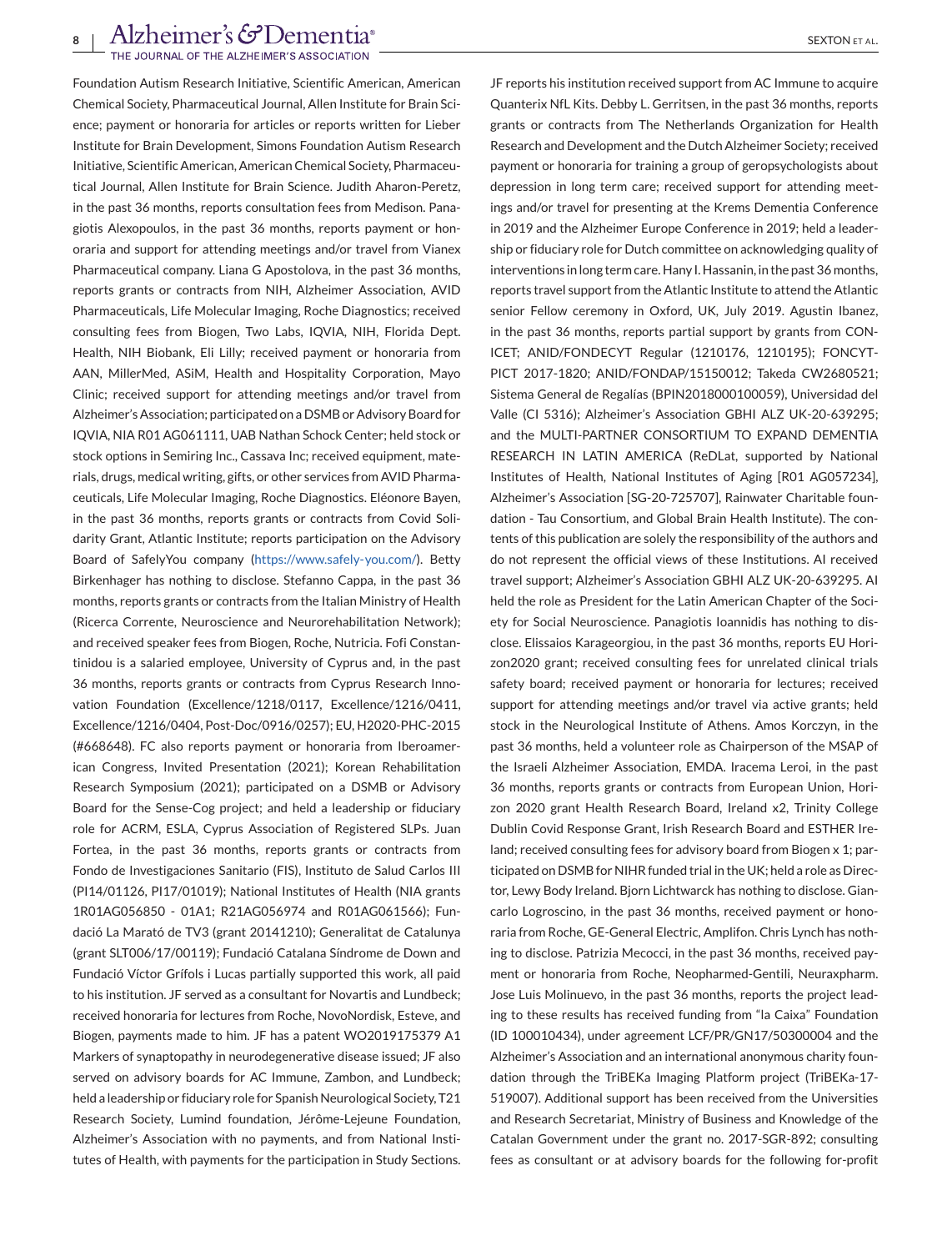companies: Roche Diagnostics, Genentech, Novartis, Lundbeck, Oryzon, Biogen, Lilly, Janssen, Green Valley, MSD, Eisai, Alector, BioCross, GE Healthcare, ProMIS Neurosciences, NovoNordisk, Zambón, Cytox and Nutricia; received payment or honoraria by the following forprofit companies: Roche Diagnostics, Lundbeck, Biogen, Eisai, Zambón, and Nutricia; reports as consultant or at advisory boards for the following for-profit companies, or has given lectures in symposia sponsored by the following for-profit companies: Roche Diagnostics, Genentech, Novartis, Lundbeck, Oryzon, Biogen, Lilly, Green Valley, MSD, Eisai, Alector, ProMIS Neurosciences, NovoNordisk, Cytox. John Papatriantafyllou, in the past 36 months, received honoraria for lecture from Lavipharm Hellas; held president role for Hellenic Dementia Society, unpaid. Sokratis Papegeorgiou has nothing to disclose. Antonis Politis has nothing to disclose. Rema Raman, in the past 36 months, received research funding from the National Institute on Aging (NIA), Alzheimer's Association, Eli Lilly, Janssen, and Eisai. RR serves as the Vice-Chair of the Board for the Alzheimer's Association's San Diego/Imperial Chapter. Karen Ritchie has nothing to disclose. Pascual Sanchez-Juan, in the past 36 months, reports support by grants from IDIVAL, Instituto de Salud Carlos III (Fondo de Investigación Sanitario, PI08/0139, PI12/02288, PI16/01652), JPND (DEMTEST PI11/03028), the CIBERNED program, Siemens Healthineers (Valdecilla Study of Memory and Brain Aging); reports consulting for Roche, Zambon, and Biocross; received payment from Roche and Nutricia for educational events; participated in advisory boards for Roche, Zambon and Biocross. Mary Sano, in the past 36 months, reports grants or contracts from NIA and consulting fees from Avenir, Biogen Idec, BioXcel, Eisai, Genentech, F. Hoffman LaRoche, Minerva Neuroscience, Novartis, NovoNordisk, Pfizer, vTv Therapeutics, Karuna. MS has also received support for attending meetings and/or travel for Alzheimer's Association activities as a member of the Medical and Scientific Advisory Group (MSAG); participated on a Data Safety Monitoring Board or Advisory Board for Syneos; and reports roles as President of the International Psychogeriatric Association and Board Member of the National Association of Veteran Research and Education Foundations. Nikolas Scarmeas, in the past 36 months, received grants or contracts from EISAI Elenbecestat clinical tiral - Recruiting site for multinational, multicenter industry sponsored phase III treatment trial for Alzheimer's disease; EPAD study - Recruiting site for multinational, multicenter IMI sponsored observational study of prodromal stages of dementia - both paid to his institution; received honorarium for delivering three scientific presentations in Korea - Aricept International Symposium; served as Chair of Data Safety Monitoring Board for Albert Einstein College of Medicine – NIH-funded clinical trial. Luiza Spiru, in the past 36 months, reports grants or contracts from European Commission, Pharma Industry, Private Sector, National Ministry of Research and Education; received payment as Independent Expert on Ethics, Innovation and Gerontechnology Aging- Noncommunicable Diseases, for the EU Commission; received support for attending meetings and/or travel from the EU Commission, private funds; has patent pending - original formula for Nutritional Supplements; participated on a Data Safety Monitoring Board or Advisory Board for EU Projects: 2019 – 2023: Principal Investigator and coordinator for in the euro-

# SEXTON ET AL.<br>THE JOURNAL OF THE ALZHEIMER'S ASSOCIATION

pean research project RADAR-AD (Remote Assessment of Disease and Relapse – Alzheimer's Disease) within IMI 2 (Innovative Medicine Initiative), Grant Nr. 806999, financed from H2020 R&D and EFPIAprograms; 2018- 2021: PETAL project: AAL-2016 [Ambient Assistive Living: intelligent lights to be used for the cognitive delay MCI patients, independent seniors, at home or in residential houses, out/in patients for Memory Clinics]; 2018–2022: IOANNA project: AAL-2017 [Integration Of All stores Network and Navigation Assistant]; 2018–2022: Ella4Life project: AAL-2017 [Virtual Assistant for Seniors]; 2019: VirtuAAL project: AAL-2018 SCP [Virtual And Augmented Reality For Combating Cognitive Impairment]; 2019–2022: FrAAgiLe project: AAL-2018 [Platform for detecting frailty and falls]; 2019–2021: POS-ITIVE project: AAL-2018 [Personalized Platform assisting seniors in healthy fulfilled and active life]; 2019–2023: SMART BEAR EC H2020 Project [Smart Big Data Platform to Offer Evidence-based Personalized Support for Healthy and Independent Living at Home] - coordinating the Romanian Pilot of 1,000 elderlies at home; 2020–2022: iCan project: AAL-2019 [ICT-based assistant for everyday life]; 2020– 2023: ReMember-Me project: AAL-2019 [Smart assistant to prevent and detect cognitive decline, promote cognitive function and social inclusion among older adults]. LS held role: UNPAID, 2020-2024: COST Action CA 19121 (GoodBrother: Network on Privacy - Aware Audioand Video-Based Applications for Active and assisted living) member of the Management Committee for Romania and leader of WG 3 - Audio-and video-based AAL applications; 2020–2024: COST Action CA 19136 (NET4AGE-FRIENDLY: International Interdisciplinary Network on Smart Healthy Age-friendly Environments) member of the Management Committee for Romania and leader of WG 4 - SHAFE impact and sustainability: policy development, funding forecast, and cost-benefit evaluations. Afroditi Stathi, in the past 36 months, reports grants or contracts from National Institute for Health Research - Public Health Research Programme (UK). A multicenter randomized controlled trial of a peer-volunteer led active aging program to prevent decline in physical function in older people at risk of mobility disability-The ACE (Active, Connected, Engaged) study; received travel funding to visit and collaborate with colleagues at the University of Sydney, Australia. Participated as Trial Steering Committee Member: NIHR-Health Technology Assessment Programme, Home Health Promotion Intervention for people with mild frailty, University College London. AS served as Chair of Scientific Advisory Committee for the study: "Understanding the experiences of physically inactive people in midlife" studyled by the University of Bristol and funded by the Centre for Ageing Better (2020–2021); and was an Invited Advisory Committee Member, European Research Council study: "Meaningful Mobility: A novel approach to movement within and between places in later life." University of Groningen, Netherlands, 2-3 September. Magda Tsolaki has nothing to disclose. Görsev Yener, in the past 36 months, reports a Project Grant from TÜBİTAK (National Funding Agency), The Scientific and Technological Research Council of Turkey. Ioannis Zaganas, in the past 36 months, received support for attending meetings and/or travel from Akcea, Biomarin, Sanofi Genzyme; and participated on a DSMB or Advisory Board for BioMarin, Genesis Pharma, Sanofi Genzyme. Stelios Zygouris, in the past 36 months, reports grants or contracts from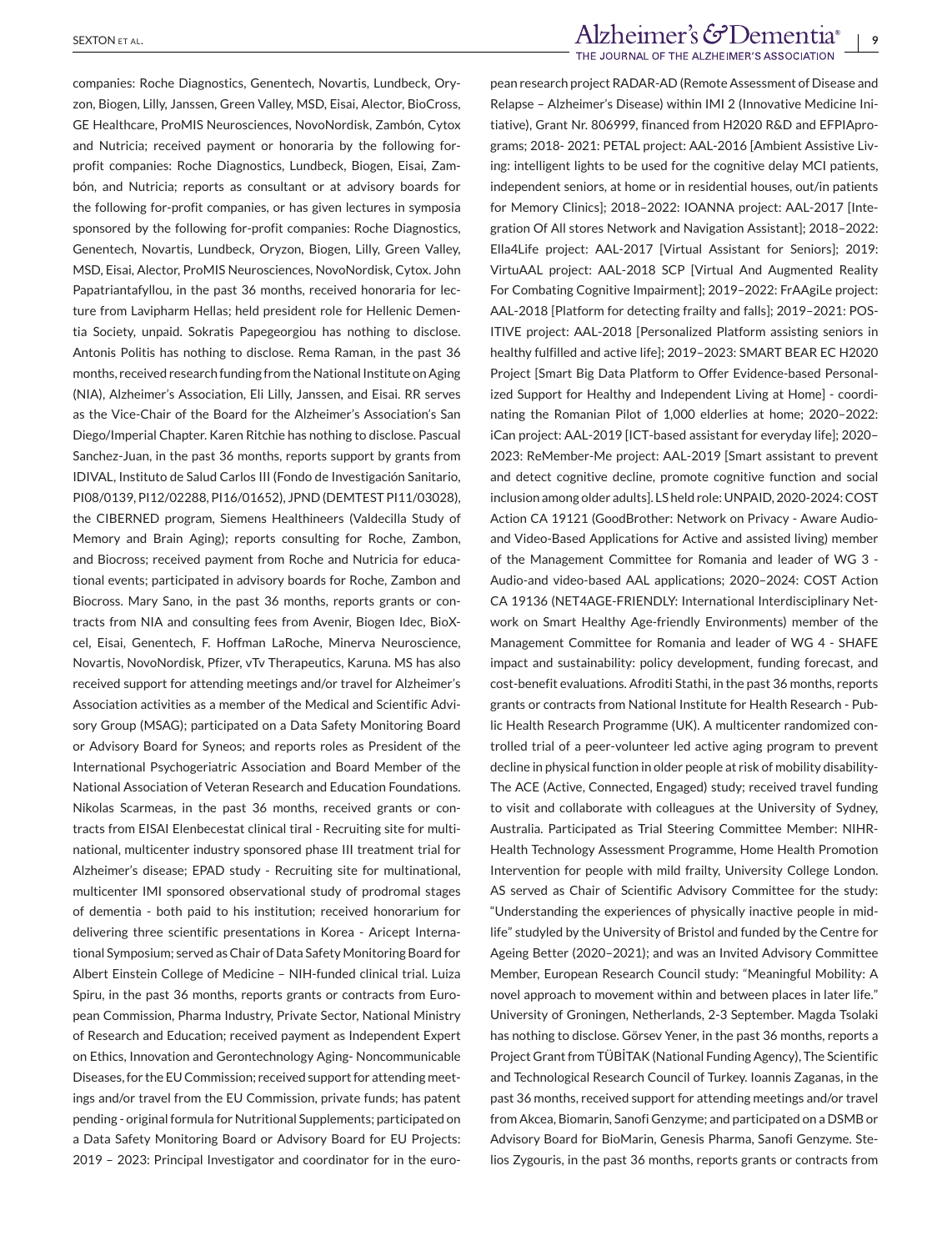<span id="page-9-0"></span>10 | Alzheimer's GDementia<sup>®</sup><br>The JOURNAL OF THE ALZHEIMER'S ASSOCIATION

Global Brain Health Institute & Alzheimer's Association Pilot Awards for Global Brain Health Leaders (Grant funding for project GBHIfor Global Brain Health Leaders (Grant funding for project GBHI\_ALZ-<br>18-541600); received support from Global Brain Health Institute funding for attending the Alzheimer's Association International Conference (AAIC) Satellite Symposium, Sao Paulo, Brazil. M. Carrillo is a full-time employee of the Alzheimer's Association and reports, in the past 36 months, participating on a Data Safety Monitoring Board or Advisory Board for US POINTER and holding a role for EASTERSEALS.

#### **ORCID**

*Claire Sexton* <https://orcid.org/0000-0002-3846-2986>

#### **REFERENCES**

- 1. Niu H, Álvarez-Álvarez I, Guillén-Grima F, Aguinaga-Ontoso I. Prevalence and incidence of Alzheimer's disease in Europe: a meta-analysis. *Neurol Barc Spain*. 2017;32:523-532. [https://doi.org/10.1016/j.nrl.](https://doi.org/10.1016/j.nrl.2016.02.016) [2016.02.016](https://doi.org/10.1016/j.nrl.2016.02.016)
- 2. Kosmidis MH, Vlachos GS, Anastasiou CA, et al. Dementia Prevalence in Greece: the Hellenic Longitudinal Investigation of Aging and Diet (HELIAD). *Alzheimer Dis Assoc Disord*. 2018;32:232-239. [https://doi.](https://doi.org/10.1097/WAD.0000000000000249) [org/10.1097/WAD.0000000000000249](https://doi.org/10.1097/WAD.0000000000000249)
- 3. Vlachos GS, Kosmidis MH, Yannakoulia M, et al. Dementia Incidence in the Elderly Population of Greece: results From the HELIAD Study. *Alzheimer Dis Assoc Disord*. 2021;35:48-54. [https://doi.org/10.1097/](https://doi.org/10.1097/WAD.0000000000000407) [WAD.0000000000000407](https://doi.org/10.1097/WAD.0000000000000407)
- 4. Vlachos GS, Kosmidis MH, Yannakoulia M, et al. Prevalence of Mild Cognitive Impairment in the Elderly Population in Greece: results From the HELIAD Study. *Alzheimer Dis Assoc Disord*. 2020;34:156-162. <https://doi.org/10.1097/WAD.0000000000000361>
- 5. GBD 2016 Dementia Collaborators. Global, regional, and national burden of Alzheimer's disease and other dementias, 1990-2016: a systematic analysis for the Global Burden of Disease Study 2016. *Lancet Neurol* 2019;18:88-106. [https://doi.org/10.1016/S1474-4422\(18\)30403-](https://doi.org/10.1016/S1474-4422(18)30403-4) [4](https://doi.org/10.1016/S1474-4422(18)30403-4)
- 6. Fratiglioni L, Launer LJ, Andersen K, et al. Incidence of dementia and major subtypes in Europe: a collaborative study of population-based cohorts. Neurologic Diseases in the Elderly Research Group. *Neurology*. 2000;54:S10-S15.
- 7. Charisis S, Ntanasi E, Yannakoulia M, et al. Mediterranean diet and risk for dementia and cognitive decline in a Mediterranean population. *J Am Geriatr Soc*. 2021;69:1548-1559. [https://doi.org/10.1111/](https://doi.org/10.1111/jgs.17072) [jgs.17072](https://doi.org/10.1111/jgs.17072)
- 8. Naska A, Oikonomou E, Trichopoulou A, Psaltopoulou T, Trichopoulos D. Siesta in healthy adults and coronary mortality in the general population. *Arch Intern Med*. 2007;167:296-301. [https://doi.org/10.1001/](https://doi.org/10.1001/archinte.167.3.296) [archinte.167.3.296](https://doi.org/10.1001/archinte.167.3.296)
- 9. Lozupone M, Sardone R, Donghia R, et al. Late-onset depression is associated to age-related central auditory processing disorder in an older population in Southern Italy. *GeroScience*. 2020;43:1003-1014. <https://doi.org/10.1007/s11357-020-00290-1>
- 10. Chadjikyprianou A, Hadjivassiliou M, Papacostas S, Constantinidou F. The Neurocognitive Study for the Aging: longitudinal Analysis on the Contribution of Sex, Age, Education and APOE ɛ4 on Cognitive Performance. *Front Genet*. 2021;12:680531. [https://doi.org/10.3389/fgene.](https://doi.org/10.3389/fgene.2021.680531) [2021.680531](https://doi.org/10.3389/fgene.2021.680531)
- 11. Scarmeas N, Stern Y, Tang M-X, Mayeux R, Luchsinger JA. Mediterranean diet and risk for Alzheimer's disease. *Ann Neurol*. 2006;59:912- 921. <https://doi.org/10.1002/ana.20854>
- 12. Brickman AM, Manly JJ, Honig LS, et al. Plasma p-tau181, ptau217, and other blood-based Alzheimer's disease biomarkers in a multi-ethnic, community study. *Alzheimers Dement J Alzheimers Assoc*. 2021;17:1353-1364. <https://doi.org/10.1002/alz.12301>
- 13. Tsolaki AC, Gatzima O, Daniilidou M, et al. Prevalence of Apolipoprotein E Polymorphisms in Alzheimer's Disease, Mild Cognitive Impairment, and Healthy Elderly: a Northern Greece Study.*Neurodegener Dis*. 2018;18:216-224. <https://doi.org/10.1159/000491764>
- 14. Pastor P, Moreno F, Clarimón J, et al. MAPT H1 Haplotype is Associated with Late-Onset Alzheimer's Disease Risk in APOEɛ4 Noncarriers: results from the Dementia Genetics Spanish Consortium. *J Alzheimers Dis JAD*. 2016;49:343-352. [https://doi.org/10.3233/JAD-](https://doi.org/10.3233/JAD-150555)[150555](https://doi.org/10.3233/JAD-150555)
- 15. Moreno F, Indakoetxea B, Barandiaran M, et al. The unexpected cooccurrence of GRN and MAPT p.A152T in Basque families: clinical and pathological characteristics. *PloS One*. 2017;12:e0178093. [https:](https://doi.org/10.1371/journal.pone.0178093) [//doi.org/10.1371/journal.pone.0178093](https://doi.org/10.1371/journal.pone.0178093)
- 16. Sánchez-Juan P, Moreno S, de Rojas I, et al. The MAPT H1 Haplotype Is a Risk Factor for Alzheimer's Disease in APOE *ε*4 Noncarriers. *Front Aging Neurosci*. 2019;11:327. [https://doi.org/10.3389/](https://doi.org/10.3389/fnagi.2019.00327) [fnagi.2019.00327](https://doi.org/10.3389/fnagi.2019.00327)
- 17. Guven G, Lohmann E, Bras J, et al. Mutation Frequency of the Major Frontotemporal Dementia Genes, MAPT, GRN and C9ORF72 in a Turkish Cohort of Dementia Patients. *PloS One*. 2016;11:e0162592. <https://doi.org/10.1371/journal.pone.0162592>
- 18. Guerreiro RJ, Lohmann E, Brás JM, et al. Using exome sequencing to reveal mutations in TREM2 presenting as a frontotemporal dementialike syndrome without bone involvement. *JAMA Neurol*. 2013;70:78- 84. <https://doi.org/10.1001/jamaneurol.2013.579>
- 19. Kartanou C, Karadima G, Koutsis G, et al. Screening for the C9ORF72 repeat expansion in a greek frontotemporal dementia cohort. *Amyotroph Lateral Scler Front Degener*. 2018;19:152-154. [https://doi.org/](https://doi.org/10.1080/21678421.2017.1400070) [10.1080/21678421.2017.1400070](https://doi.org/10.1080/21678421.2017.1400070)
- 20. Ramos EM, Koros C, Dokuru DR, et al. Frontotemporal dementia spectrum: first genetic screen in a Greek cohort. *Neurobiol Aging*. 2019;75:224.e1-224.e8. [https://doi.org/10.1016/j.neurobiolaging.](https://doi.org/10.1016/j.neurobiolaging.2018.10.029) [2018.10.029](https://doi.org/10.1016/j.neurobiolaging.2018.10.029)
- 21. Darwich NF, Phan JM, Kim B, et al. Autosomal dominant VCP hypomorph mutation impairs disaggregation of PHF-tau. *Science*. 2020;370:eaay8826. <https://doi.org/10.1126/science.aay8826>
- 22. Charoniti E, Papastefanopoulou V, Florou-Hatziyiannidou C, et al. TARDBP p.I383V, a recurrent alteration in Greek FTD patients. *J Neurol Sci*. 2021;428:117566. <https://doi.org/10.1016/j.jns.2021.117566>
- 23. Moore KM, Nicholas J, Grossman M, et al. Age at symptom onset and death and disease duration in genetic frontotemporal dementia: an international retrospective cohort study. *Lancet Neurol*. 2020;19:145- 156. [https://doi.org/10.1016/S1474-4422\(19\)30394-1](https://doi.org/10.1016/S1474-4422(19)30394-1)
- 24. Werner K, Müller J, Husum K, Spielhagen RF, Kandiano ES, Polyak L. Sedimentology on core MSM05/05\_723-2. Suppl Werner K Al 2015 Holocene Sea Subsurf Surf Water Masses Fram Strait - Comp Temp Sea-Ice Reconstr PAST Gatew Spec Issue JQSR4428. *Quat Sci Rev*. 2015. <https://doi.org.101016jquascirev201509007>
- 25. Specktor P, Ben Hayun R, Yarovinsky N, Fisher T, Aharon Peretz J. Ethnic Differences in Attending a Tertiary Dementia Clinic in Israel. *Front Neurol*. 2020;11:578068. [https://doi.org/10.3389/fneur.2020.](https://doi.org/10.3389/fneur.2020.578068) [578068](https://doi.org/10.3389/fneur.2020.578068)
- 26. McCarron M, McCallion P, Reilly E, Dunne P, Carroll R, Mulryan N. A prospective 20-year longitudinal follow-up of dementia in persons with Down syndrome. *J Intellect Disabil Res JIDR*. 2017;61:843-852. <https://doi.org/10.1111/jir.12390>
- 27. Benejam B, Videla L, Vilaplana E, et al. Diagnosis of prodromal and Alzheimer's disease dementia in adults with Down syndrome using neuropsychological tests. *Alzheimers Dement Amst Neth*. 2020;12:e12047. <https://doi.org/10.1002/dad2.12047>
- 28. Lott IT, Head E. Dementia in Down syndrome: unique insights for Alzheimer disease research. *Nat Rev Neurol*. 2019;15:135-147. [https:](https://doi.org/10.1038/s41582-018-0132-6) [//doi.org/10.1038/s41582-018-0132-6](https://doi.org/10.1038/s41582-018-0132-6)
- 29. Fortea J, Vilaplana E, Carmona-Iragui M, et al. Clinical and biomarker changes of Alzheimer's disease in adults with Down syndrome: a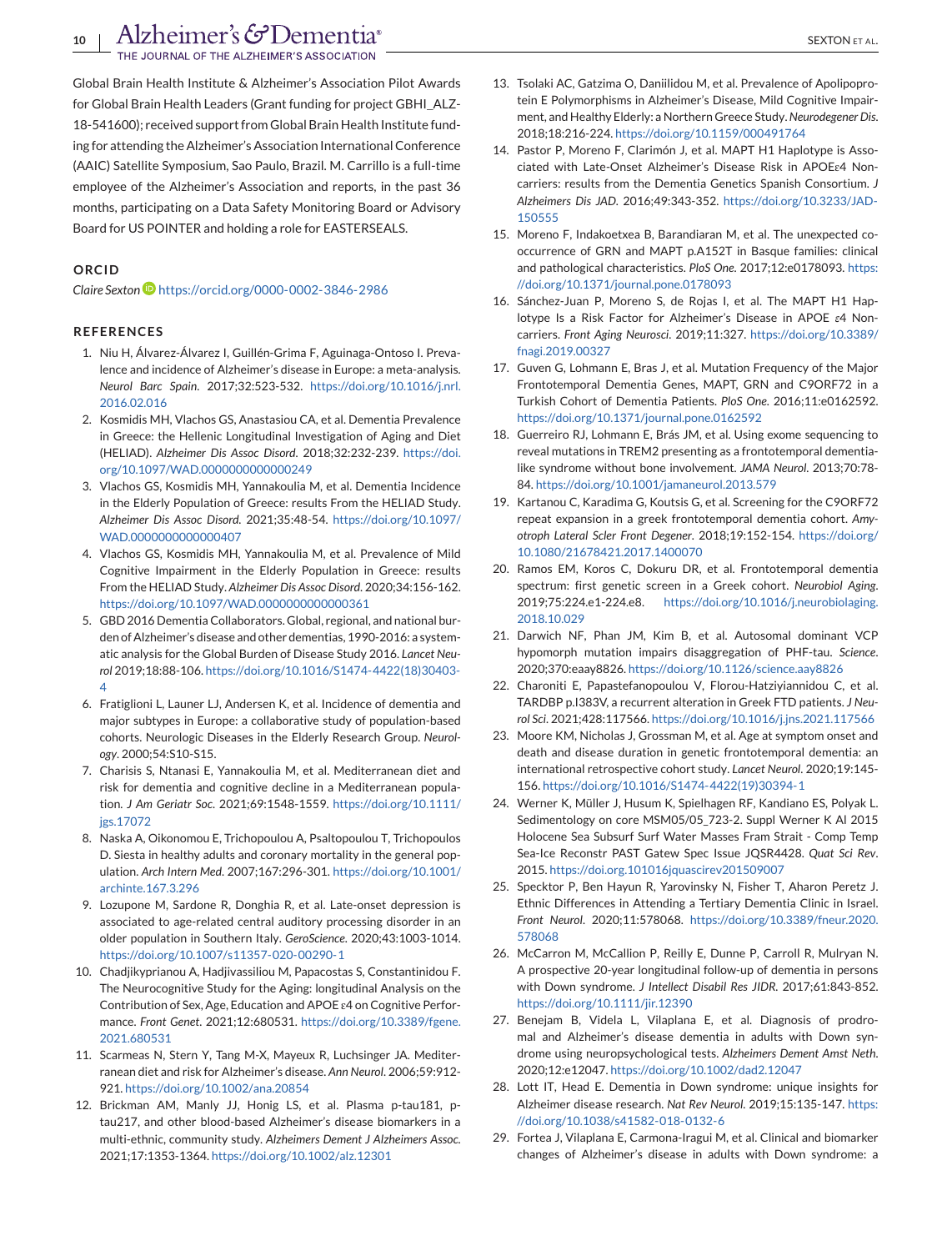<span id="page-10-0"></span>cross-sectional study. *Lancet Lond Engl*. 2020;395:1988-1997. [https:](https://doi.org/10.1016/S0140-6736(20)30689-9) [//doi.org/10.1016/S0140-6736\(20\)30689-9](https://doi.org/10.1016/S0140-6736(20)30689-9)

- 30. Fortea J, Carmona-Iragui M, Benejam B, et al. Plasma and CSF biomarkers for the diagnosis of Alzheimer's disease in adults with Down syndrome: a cross-sectional study. *Lancet Neurol*. 2018;17:860- 869. [https://doi.org/10.1016/S1474-4422\(18\)30285-0](https://doi.org/10.1016/S1474-4422(18)30285-0)
- 31. Carmona-Iragui M, Alcolea D, Barroeta I, et al. Diagnostic and prognostic performance and longitudinal changes in plasma neurofilament light chain concentrations in adults with Down syndrome: a cohort study. *Lancet Neurol*. 2021;20:605-614. [https://doi.org/10.](https://doi.org/10.1016/S1474-4422(21)00129-0) [1016/S1474-4422\(21\)00129-0](https://doi.org/10.1016/S1474-4422(21)00129-0)
- 32. Benzinger TLS, Blazey T, Jack CR, et al. Regional variability of imaging biomarkers in autosomal dominant Alzheimer's disease. *Proc Natl Acad Sci U S A*. 2013;110:E4502-E4509. [https://doi.org/10.1073/pnas.](https://doi.org/10.1073/pnas.1317918110) [1317918110](https://doi.org/10.1073/pnas.1317918110)
- 33. Preische O, Schultz SA, Apel A, et al. Serum neurofilament dynamics predicts neurodegeneration and clinical progression in presymptomatic Alzheimer's disease. *Nat Med*. 2019;25:277-283. [https://doi.](https://doi.org/10.1038/s41591-018-0304-3) [org/10.1038/s41591-018-0304-3](https://doi.org/10.1038/s41591-018-0304-3)
- 34. Washington University School of Medicine. A Phase II/III Randomized, Double-Blind, Placebo-Controlled, Cognitive Endpoint, Multi-Center Study of Potential Disease Modifying Therapies in Individuals at Risk for and With Dominantly Inherited Alzheimer's Disease. clinicaltrials.gov; 2020.
- 35. Apostolova LG, Aisen P, Eloyan A, et al. The Longitudinal Early-onset Alzheimer's Disease Study (LEADS): framework and methodology. *Alzheimers Dement J Alzheimers Assoc*. 2021. [https://doi.org/10.1002/](https://doi.org/10.1002/alz.12350) [alz.12350](https://doi.org/10.1002/alz.12350)
- 36. Molinuevo JL, Gramunt N, Gispert JD, et al. The ALFA project: a research platform to identify early pathophysiological features of Alzheimer's disease. *Alzheimers Dement N Y N*. 2016;2:82-92. [https:](https://doi.org/10.1016/j.trci.2016.02.003) [//doi.org/10.1016/j.trci.2016.02.003](https://doi.org/10.1016/j.trci.2016.02.003)
- 37. Milà-Alomà M, Salvadó G, Gispert JD, et al. Amyloid beta, tau, synaptic, neurodegeneration, and glial biomarkers in the preclinical stage of the Alzheimer's continuum. *Alzheimers Dement J Alzheimers Assoc*. 2020;16:1358-1371. <https://doi.org/10.1002/alz.12131>
- 38. van Maurik IS, Vos SJ, Bos I, et al. Biomarker-based prognosis for people with mild cognitive impairment (ABIDE): a modelling study. *Lancet Neurol*. 2019;18:1034-1044. [https://doi.org/10.1016/S1474-](https://doi.org/10.1016/S1474-4422(19)30283-2) [4422\(19\)30283-2](https://doi.org/10.1016/S1474-4422(19)30283-2)
- 39. Babiloni C, Del Percio C, Boccardi M, et al. Occipital sources of resting-state alpha rhythms are related to local gray matter density in subjects with amnesic mild cognitive impairment and Alzheimer's disease. *Neurobiol Aging*. 2015;36:556-570. [https://doi.org/10.1016/j.](https://doi.org/10.1016/j.neurobiolaging.2014.09.011) [neurobiolaging.2014.09.011](https://doi.org/10.1016/j.neurobiolaging.2014.09.011)
- 40. Şeker M, Özbek Y, Yener G, Özerdem MS. Complexity of EEG Dynamics for Early Diagnosis of Alzheimer's Disease Using Permutation Entropy Neuromarker. *Comput Methods Programs Biomed*. 2021;206:106116. <https://doi.org/10.1016/j.cmpb.2021.106116>
- 41. Yener GG, Emek-Savaş DD, Güntekin B, Başar E. The visual cognitive network, but not the visual sensory network, is affected in amnestic mild cognitive impairment: a study of brain oscillatory responses. *Brain Res*. 2014;1585:141-149. [https://doi.org/10.1016/j.brainres.2014.08.](https://doi.org/10.1016/j.brainres.2014.08.038) [038](https://doi.org/10.1016/j.brainres.2014.08.038)
- 42. Leontjevas R, Knippenberg IAH, Smalbrugge M, et al. Challenging behavior of nursing home residents during COVID-19 measures in the Netherlands. *Aging Ment Health*. 2021;25:1314-1319. [https://doi.org/](https://doi.org/10.1080/13607863.2020.1857695) [10.1080/13607863.2020.1857695](https://doi.org/10.1080/13607863.2020.1857695)
- 43. Lichtwarck B, Selbaek G, Kirkevold Ø, et al. Targeted Interdisciplinary Model for Evaluation and Treatment of Neuropsychiatric Symptoms: a Cluster Randomized Controlled Trial. *Am J Geriatr Psychiatry Off J Am Assoc Geriatr Psychiatry*. 2018;26:25-38. [https://doi.org/10.1016/](https://doi.org/10.1016/j.jagp.2017.05.015) [j.jagp.2017.05.015](https://doi.org/10.1016/j.jagp.2017.05.015)
- 44. Lichtwarck B, Myhre J, Selbaek G, et al. TIME to reduce agitation in persons with dementia in nursing homes. A process evaluation of a

complex intervention. *BMC Health Serv Res*. 2019;19:349. [https://doi.](https://doi.org/10.1186/s12913-019-4168-0) [org/10.1186/s12913-019-4168-0](https://doi.org/10.1186/s12913-019-4168-0)

- 45. Birkenhäger-Gillesse EG, Kollen BJ, Achterberg WP, Boersma F, Jongman L, Zuidema SU. Effects of Psychosocial Interventions for Behavioral and Psychological Symptoms in Dementia on the Prescription of Psychotropic Drugs: a Systematic Review and Meta-Analyses. *J Am Med Dir Assoc*. 2018;19:276.e1-276.e9. [https://doi.org/10.1016/j.](https://doi.org/10.1016/j.jamda.2017.12.100) [jamda.2017.12.100](https://doi.org/10.1016/j.jamda.2017.12.100)
- 46. Chatzikyprianou A, Constantinidou F. The Impact of Hearing Loss on Cognitive Performance in Adulthood: findings From the NEUROAGE Project. *Arch Phys Med Rehabil*. 2018;99:e37. [https://doi.org/10.1016/](https://doi.org/10.1016/j.apmr.2018.07.129) [j.apmr.2018.07.129](https://doi.org/10.1016/j.apmr.2018.07.129)
- 47. Leroi I, Simkin Z, Hooper E, et al. Impact of an intervention to support hearing and vision in dementia: the SENSE-Cog Field Trial. *Int J Geriatr Psychiatry*. 2020;35:348-357. <https://doi.org/10.1002/gps.5231>
- 48. Scarmeas N, Anastasiou CA, Yannakoulia M. Nutrition and prevention of cognitive impairment. *Lancet Neurol*. 2018;17:1006-1015. [https://](https://doi.org/10.1016/S1474-4422(18)30338-7) [doi.org/10.1016/S1474-4422\(18\)30338-7](https://doi.org/10.1016/S1474-4422(18)30338-7)
- 49. Valls-Pedret C, Sala-Vila A, Serra-Mir M, et al. Mediterranean Diet and Age-Related Cognitive Decline: a Randomized Clinical Trial. *JAMA Intern Med*. 2015;175:1094-1103. [https://doi.org/10.1001/](https://doi.org/10.1001/jamainternmed.2015.1668) [jamainternmed.2015.1668](https://doi.org/10.1001/jamainternmed.2015.1668)
- 50. Anastasiou CA, Yannakoulia M, Kosmidis MH, et al. Mediterranean diet and cognitive health: initial results from the Hellenic Longitudinal Investigation of Ageing and Diet. *PloS One*. 2017;12:e0182048. <https://doi.org/10.1371/journal.pone.0182048>
- 51. Osorio RS, Gumb T, Pirraglia E, et al. Sleep-disordered breathing advances cognitive decline in the elderly. *Neurology*. 2015;84:1964- 1971. <https://doi.org/10.1212/WNL.0000000000001566>
- 52. La AL, Walsh CM, Neylan TC, et al. Long-Term Trazodone Use and Cognition: a Potential Therapeutic Role for Slow-Wave Sleep Enhancers. *J Alzheimers Dis JAD*. 2019;67:911-921. [https://doi.org/10.3233/JAD-](https://doi.org/10.3233/JAD-181145)[181145](https://doi.org/10.3233/JAD-181145)
- 53. Livingston G, Huntley J, Sommerlad A, et al. Dementia prevention, intervention, and care: 2020 report of the Lancet Commission. *Lancet Lond Engl*. 2020;396:413-446. [https://doi.org/10.1016/S0140-](https://doi.org/10.1016/S0140-6736(20)30367-6) [6736\(20\)30367-6](https://doi.org/10.1016/S0140-6736(20)30367-6)
- 54. Kouloutbani K, Venetsanou F, Markati A, Karteroliotis KE, Politis A. The effectiveness of physical exercise interventions in the management of neuropsychiatric symptoms in dementia patients: a systematic review. *Int Psychogeriatr*. 2021:1-14. [https://doi.org/10.1017/](https://doi.org/10.1017/S1041610221000193) [S1041610221000193](https://doi.org/10.1017/S1041610221000193)
- 55. Pahor M, Guralnik JM, Ambrosius WT, et al. Effect of structured physical activity on prevention of major mobility disability in older adults: the LIFE study randomized clinical trial. *JAMA*. 2014;311:2387-2396. <https://doi.org/10.1001/jama.2014.5616>
- 56. Stathi A, Withall J, Greaves CJ, et al. A community-based physical activity intervention to prevent mobility-related disability for retired older people (REtirement in ACTion (REACT)): study protocol for a randomised controlled trial. *Trials*. 2018;19:228. [https://doi.org/10.](https://doi.org/10.1186/s13063-018-2603-x) [1186/s13063-018-2603-x](https://doi.org/10.1186/s13063-018-2603-x)
- 57. Stathi A, Withall J, Greaves C, et al. A randomised controlled trial and economic evaluation of a community-based physical activity intervention to prevent mobility-related disability in older adults: the REACT [REtirement in ACTion] study. *Public Health Res*. n.d.
- 58. Bamidis PD, Fissler P, Papageorgiou SG, et al. Gains in cognition through combined cognitive and physical training: the role of training dosage and severity of neurocognitive disorder. *Front Aging Neurosci*. 2015;7:152. <https://doi.org/10.3389/fnagi.2015.00152>
- 59. Tsolaki M, Kounti F, Agogiatou C, et al. Effectiveness of nonpharmacological approaches in patients with mild cognitive impairment. *Neurodegener Dis*. 2011;8:138-145. <https://doi.org/10.1159/000320575>
- 60. Poptsi E, Tsatali M, Agogiatou C, et al. Longitudinal Cognitive and Physical Training Effectiveness in MCI, Based on the Experience of the Alzheimer's Hellas Day Care Centre. *J Geriatr*